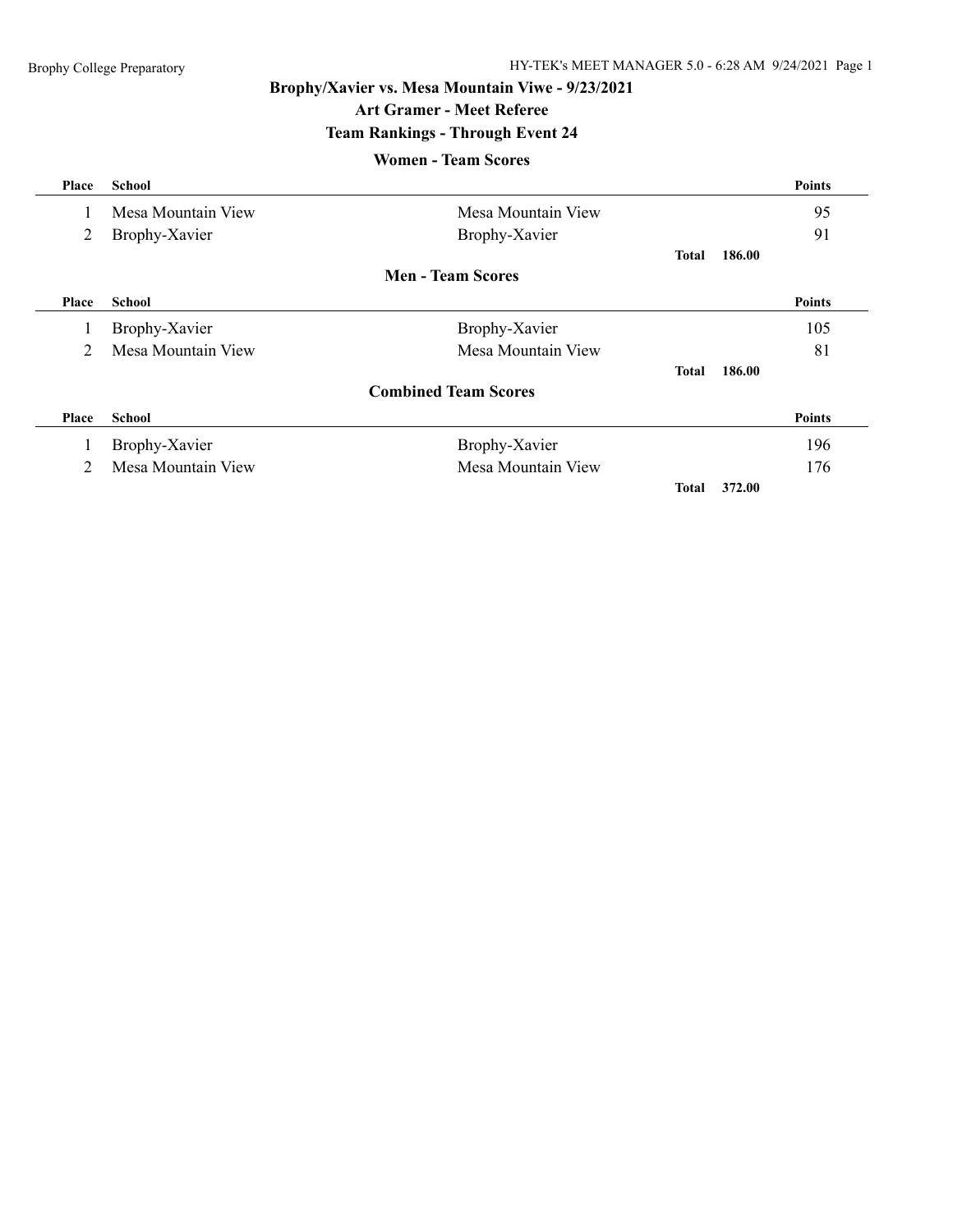## Brophy College Preparatory **HY-TEK's MEET MANAGER 5.0 - 6:26 AM 9/24/2021** Page 1

**Brophy/Xavier vs. Mesa Mountain Viwe - 9/23/2021**

# **Art Gramer - Meet Referee**

#### **Results**

|                | Event 1 Women 200 Yard Medley Relay      |         |                    |                     |   |
|----------------|------------------------------------------|---------|--------------------|---------------------|---|
|                | Team                                     |         | Relay              | <b>Finals Time</b>  |   |
| $\mathbf{1}$   | <b>BCPXC</b>                             |         | A                  | 1:54.75             | 8 |
|                | 1) Douglas, Claire                       |         | 2) Baros, Ashleigh |                     |   |
|                | 3) Nolan, Hope                           |         | 4) Miller, Dylan   |                     |   |
|                | 29.75                                    | 1:02.48 | 1:29.52            | 1:54.75             |   |
| 2              | <b>MVME</b>                              |         | B                  | 1:55.45             | 4 |
|                | 38.01                                    | 1:02.44 | 1:30.57            | 1:55.45             |   |
| 3              | <b>BCPXC</b>                             |         | B                  | 1:57.58             | 2 |
|                | 1) Tymkiw, Krista                        |         | 2) Guerra, Bella   |                     |   |
|                | 3) Cook, Carter                          |         |                    | 4) Wieland, Lainey  |   |
|                | 30.61                                    | 1:04.58 | 1:32.17            | 1:57.58             |   |
| 4              | <b>BCPXC</b>                             |         | $\mathcal{C}$      | x2:04.71            |   |
|                | 1) Sweatlock, Sophia                     |         | 2) Lysak, Lola     |                     |   |
|                | 3) Edwards, Elle                         |         |                    | 4) Maldonado, Daisy |   |
|                | 31.25                                    | 1:07.43 | 1:39.03            | 2:04.71             |   |
| 5              | <b>BCPXC</b>                             |         | D                  | x2:12.51            |   |
|                | 1) Lebedeff, Melana                      |         | 2) Scott, Meredith |                     |   |
|                | 3) Day, Maryn                            |         | 4) Akiki, Perla    |                     |   |
|                | 35.50                                    | 1:12.03 | 1:43.22            | 2:12.51             |   |
| 6              | <b>MVME</b>                              |         | A                  | 2:16.22             |   |
|                | 37.79                                    | 1:17.60 | 1:48.56            | 2:16.22             |   |
|                | <b>Event 2 Men 200 Yard Medley Relay</b> |         |                    |                     |   |
|                | <b>Team</b>                              |         | Relay              | <b>Finals Time</b>  |   |
| 1              | <b>BCPXC</b>                             |         | R                  | 1:43.11             | 8 |
|                | 1) Chun, Christian                       |         | 2) Serrano, David  |                     |   |
|                | 3) Hahne, Andrew                         |         | 4) Sorenson, Jack  |                     |   |
|                | 26.39                                    | 55.42   | 1:19.82            | 1:43.11             |   |
| $\overline{2}$ | <b>MVME</b>                              |         | A                  | 1:43.79             | 4 |
|                | 26.22                                    | 56.53   | 1:20.98            | 1:43.79             |   |
| 3              | <b>BCPXC</b>                             |         | A                  | 1:48.55             | 2 |
|                | 1) Ramme, Deaglan                        |         | 2) Neilson, Teddy  |                     |   |
|                | 3) Crawford, Finn                        |         | 4) Kreuger, Justin |                     |   |
|                | 29.21                                    | 58.83   | 1:25.62            | 1:48.55             |   |
| 4              | <b>MVME</b>                              |         | B                  | 1:48.85             |   |
|                | 28.32                                    |         | 1:25.86            | 1:48.85             |   |
| 5              | <b>MVME</b>                              | 59.54   | $\mathcal{C}$      | x1:49.84            |   |
|                |                                          |         | 1:26.77            |                     |   |
| 6              | <b>BCPXC</b>                             | 59.63   | $\mathcal{C}$      | 1:49.84<br>x1:51.85 |   |
|                |                                          |         |                    |                     |   |
|                | 1) Kelly, Aiden                          |         |                    | 2) Oprandy, Caden   |   |

| 4 Elliingson, Kate |         | <b>MVME</b>  | 2:04.17  | $\overline{2}$ |  |
|--------------------|---------|--------------|----------|----------------|--|
| 29.33              | 1:00.59 | 1:32.78      | 2:04.17  |                |  |
| Hull, Grace        |         | <b>BCPXC</b> | 2:06.51  |                |  |
| 29.14              | 1:00.85 | 1:33.64      | 2:06.51  |                |  |
| Mago, Ginger       |         | <b>BCPXC</b> | 2:13.95  |                |  |
| 29.55              | 1:02.42 | 1:36.75      | 2:13.95  |                |  |
| Worth, Cassie      |         | <b>BCPXC</b> | x2:20.99 |                |  |
| 31.86              | 1:07.46 | 1:44.08      | 2:20.99  |                |  |

#### **Event 4 Men 200 Yard Freestyle**

|    | Name              |         | AgeSchool    | <b>Finals Time</b> |                          |
|----|-------------------|---------|--------------|--------------------|--------------------------|
| 1  | Rowley, Garrett   |         | <b>MVME</b>  | 1:53.40            | 6                        |
|    | 25.77             | 54.50   | 1:24.06      | 1:53.40            |                          |
| 2  | Giles, Jack       |         | <b>MVME</b>  | 1:57.20            | $\overline{\mathcal{A}}$ |
|    | 25.76             | 55.54   | 1:27.00      | 1:57.20            |                          |
| 3  | Long, Jayden      |         | <b>MVME</b>  | 1:58.36            | 3                        |
|    | 26.71             | 56.14   | 1:26.86      | 1:58.36            |                          |
| 4  | Carvajal, Rodrigo |         | <b>BCPXC</b> | 2:03.02            | $\mathcal{L}$            |
|    | 27.48             | 57.85   | 1:30.98      | 2:03.02            |                          |
| 5. | Campbell, Hayden  |         | <b>MVME</b>  | x2:03.17           |                          |
|    | 27.88             | 59.81   | 1:32.92      | 2:03.17            |                          |
| 6  | Basha, Jacob      |         | <b>BCPXC</b> | 2:05.05            | 1                        |
|    | 27.79             | 59.26   | 1:32.75      | 2:05.05            |                          |
| 7  | Gomez, Greyson    |         | <b>BCPXC</b> | 2:07.26            |                          |
|    | 29.34             | 1:01.66 | 1:34.77      | 2:07.26            |                          |
|    | Crawford, Marcus  |         | <b>BCPXC</b> | DO                 |                          |
|    | 25.13             | 54.36   | 1:25.09      | DQ                 |                          |

#### **Event 5 Women 200 Yard IM**

 $\frac{1}{1-\frac{1}{2}}\left( \frac{1}{2}\right) ^{2}+\frac{1}{2}\left( \frac{1}{2}\right) ^{2}+\frac{1}{2}\left( \frac{1}{2}\right) ^{2}+\frac{1}{2}\left( \frac{1}{2}\right) ^{2}+\frac{1}{2}\left( \frac{1}{2}\right) ^{2}+\frac{1}{2}\left( \frac{1}{2}\right) ^{2}+\frac{1}{2}\left( \frac{1}{2}\right) ^{2}+\frac{1}{2}\left( \frac{1}{2}\right) ^{2}+\frac{1}{2}\left( \frac{1}{2}\right) ^{2}+\frac{1}{2}\left( \frac{1}{2$ 

|                | Name              |         | <b>AgeSchool</b> | <b>Finals Time</b>        |  |
|----------------|-------------------|---------|------------------|---------------------------|--|
| 1              | Thompson, Anna    |         | <b>MVME</b>      | 2:17.98<br>6              |  |
|                | 30.48             | 1:05.69 | 1:46.75          | 2:17.98                   |  |
| $\mathfrak{D}$ | Griffen, Kensie   |         | <b>MVME</b>      | 2:18.22<br>4              |  |
|                | 30.18             | 1:06.56 | 1:46.99          | 2:18.22                   |  |
| $\mathbf{3}$   | Maldonado, Daisy  |         | <b>BCPXC</b>     | 3<br>2:22.72              |  |
|                | 29.16             | 1:06.07 | 1:47.99          | 2:22.72                   |  |
| 4              | Tymkiw, Krista    |         | <b>BCPXC</b>     | $\overline{c}$<br>2:26.28 |  |
|                | 32.20             | 1:08.14 | 1:52.42          | 2:26.28                   |  |
| 5              | McKinnon, Reilly  |         | <b>MVME</b>      | 2:27.46<br>1              |  |
|                | 31.38             | 1:09.34 | 1:54.49          | 2:27.46                   |  |
| 6              | Gill, Ava         |         | <b>BCPXC</b>     | 2:32.22                   |  |
|                | 32.88             | 1:13.44 | 1:55.72          | 2:32.22                   |  |
| 7              | Sweatlock, Sophia |         | <b>BCPXC</b>     | x2:42.65                  |  |
|                | 33.18             | 1:12.59 | 2:02.59          | 2:42.65                   |  |
| 8              | Otter, Ava        |         | <b>MVME</b>      | x2:48.33                  |  |
|                | 35.04             | 1:16.58 | 2:09.35          | 2:48.33                   |  |
|                |                   |         |                  |                           |  |

# **Event 6 Men 200 Yard IM**

|   | Name              |         | <b>AgeSchool</b> |         | <b>Finals Time</b> |               |
|---|-------------------|---------|------------------|---------|--------------------|---------------|
|   | Serrano, David    |         | <b>BCPXC</b>     |         | 1:59.75            | 6             |
|   | 26.58             | 56.74   | 1:33.67          | 1:59.75 |                    |               |
|   | 2 Sorenson, Jack  |         | <b>BCPXC</b>     |         | 2:07.61            | 4             |
|   | 27.52             | 1:02.62 | 1:38.49          | 2:07.61 |                    |               |
|   | 3 Diamond, Nick   |         | <b>MVME</b>      |         | 2:11.01            | 3             |
|   | 27.66             | 1:00.50 | 1:39.98          | 2:11.01 |                    |               |
| 4 | Breinholt, Boston |         | <b>MVME</b>      |         | 2:12.83            | $\mathcal{L}$ |
|   | 28.00             | 1.00.31 | 1:41.19          | 2:12.83 |                    |               |

#### **Event 3 Women 200 Yard Freestyle**

 $\overline{a}$ 

| Name                  |       | AgeSchool    | <b>Finals Time</b> |                |
|-----------------------|-------|--------------|--------------------|----------------|
| Niclele, Grace        |       | <b>MVME</b>  | 1:59.82            | 6              |
| 28.35                 | 58.84 | 1:29.80      | 1:59.82            |                |
| 2 Nolan, Hope         |       | <b>BCPXC</b> | 1:59.94            | $\overline{4}$ |
| 28.31                 | 59.25 | 1:30.32      | 1:59.94            |                |
| McCurtin, Katlyn<br>3 |       | <b>MVME</b>  | 2:03.74            | 3              |
| 27.35                 | 57.71 | 1:30.45      | 2:03.74            |                |

1:04.06 1:30.77 1:55.30

3) Whitehead, Fischer 4) Phillips, Andrew 27.77 58.99 1:25.31 1:51.85 7 MVME D x1:55.30

1) Wallace, Owen 2) Wickers, Bill 3) Wright, Cal 4) Beltran, Beckett 32.41 1:10.18 1:41.21 2:10.79

8 BCPXC D x2:10.79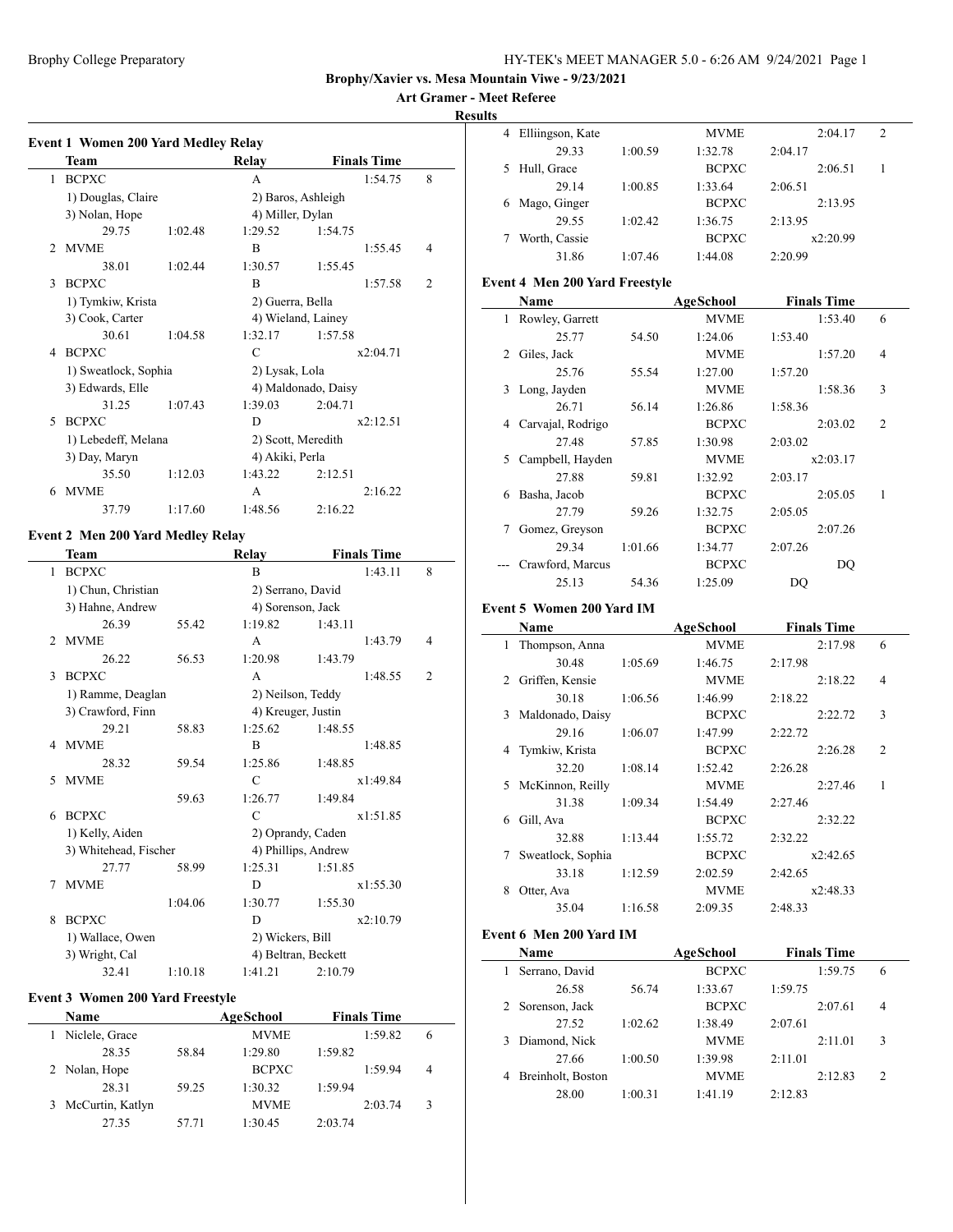## Brophy College Preparatory HY-TEK's MEET MANAGER 5.0 - 6:26 AM 9/24/2021 Page 2

**Brophy/Xavier vs. Mesa Mountain Viwe - 9/23/2021**

**Art Gramer - Meet Referee**

#### **Results**

 $\overline{\phantom{a}}$ 

|    | <b>Name</b>     |         | AgeSchool    | <b>Finals Time</b> |  |
|----|-----------------|---------|--------------|--------------------|--|
| 5. | Crawford, Finn  |         | <b>BCPXC</b> | 2:18.14            |  |
|    | 26.70           | 1:02.31 | 1:47.35      | 2:18.14            |  |
| 6  | Chun, Christian |         | <b>BCPXC</b> | x2:18.89           |  |
|    | 30.10           | 1:04.31 | 1:47.31      | 2:18.89            |  |
| 7  | Trost, Kyle     |         | <b>MVME</b>  | 2:19.09            |  |
|    | 27.93           | 1:03.13 | 1:47.95      | 2:19.09            |  |
| 8  | Perkinson, Will |         | <b>MVME</b>  | x2:28.46           |  |
|    | 30.02           | 1:07.93 | 1:51.65      | 2:28.46            |  |

|    | <b>Name</b>     | AgeSchool    | <b>Finals Time</b> |   |
|----|-----------------|--------------|--------------------|---|
| 1  | Wieland, Lainey | <b>BCPXC</b> | 26.10              | 6 |
| 2  | Miller, Dylan   | <b>BCPXC</b> | 26.12              | 4 |
| 3  | Baird, Reagan   | <b>MVME</b>  | 26.16              | 3 |
| 4  | Baros, Ashleigh | <b>BCPXC</b> | 26.55              | 2 |
| 5  | Brenholt, Tatum | <b>MVME</b>  | 27.27              | 1 |
| 6  | Gunn, Bailey    | <b>MVME</b>  | 27.66              |   |
|    | Berman, Kate    | <b>BCPXC</b> | x29.14             |   |
| 8  | George, Geni    | <b>BCPXC</b> | x29.49             |   |
| 9  | Akiki, Perla    | <b>BCPXC</b> | x29.93             |   |
| 10 | Cawood, Ada     | <b>MVME</b>  | x30.90             |   |

## **Event 8 Men 50 Yard Freestyle**

|    | Name              | AgeSchool    | <b>Finals Time</b> |                |
|----|-------------------|--------------|--------------------|----------------|
| 1  | Trejo, Charlie    | <b>MVME</b>  | 22.29              | 6              |
|    | Gonda, Gabe       | <b>BCPXC</b> | 22.32              | 4              |
| 3  | Vance, Adrien B   | <b>MVME</b>  | 22.96              | 3              |
| 4  | Shimm, Brayden    | <b>MVME</b>  | 23.54              | $\overline{2}$ |
|    | 5 Rowley, Garrett | <b>MVME</b>  | x23.93             |                |
| 6  | Wickers, Bill     | <b>BCPXC</b> | 24.35              |                |
| 7  | Oprandy, Caden    | <b>BCPXC</b> | 24.69              | 1              |
| 8  | Wright, Cal       | <b>BCPXC</b> | x24.80             |                |
| 9  | Basha, Jacob      | <b>BCPXC</b> | x25.52             |                |
| 10 | Holmboe, Logan    | <b>BCPXC</b> | x25.84             |                |
| 11 | Aguilar, Joseph   | <b>BCPXC</b> | x27.16             |                |
| 12 | Sachdev, Chiraag  | <b>BCPXC</b> | x28.50             |                |

#### **Event 9 Women 100 Yard Butterfly**

 $\overline{a}$ 

|   | <b>Name</b>     |         | AgeSchool    | <b>Finals Time</b> |                |
|---|-----------------|---------|--------------|--------------------|----------------|
| 1 | Becker, Emma    |         | <b>MVME</b>  | 59.64              | 6              |
|   | 28.33           | 59.64   |              |                    |                |
| 2 | Nolan, Hope     |         | <b>BCPXC</b> | 1:00.62            | $\overline{4}$ |
|   | 28.56           | 1:00.62 |              |                    |                |
| 3 | Thompson, Anna  |         | <b>MVME</b>  | 1:02.27            | 3              |
|   | 29.68           | 1:02.27 |              |                    |                |
| 4 | Cook, Carter    |         | <b>BCPXC</b> | 1:04.15            | $\overline{2}$ |
|   | 30.08           | 1:04.15 |              |                    |                |
| 5 | Brenholt, Tatum |         | <b>MVME</b>  | 1:08.34            | 1              |
|   | 31.98           | 1:08.34 |              |                    |                |
| 6 | Edwards, Vivian |         | <b>BCPXC</b> | 1:15.38            |                |
| 7 | Edwards, Elle   |         | <b>BCPXC</b> | x1:17.38           |                |
|   | 34.24           | 1:17.38 |              |                    |                |

|   | Event 10 Men 100 Yard Butterfly |         |              |                    |                |
|---|---------------------------------|---------|--------------|--------------------|----------------|
|   | Name                            |         | AgeSchool    | <b>Finals Time</b> |                |
| 1 | Trejo, Charlie                  |         | <b>MVME</b>  | 52.94              | 6              |
|   | 24.71                           | 52.94   |              |                    |                |
| 2 | Ramme, Deaglan                  |         | <b>BCPXC</b> | 57.03              | 4              |
|   | 25.98                           | 57.03   |              |                    |                |
| 3 | Neilson, Teddy                  |         | <b>BCPXC</b> | 58.68              | 3              |
|   | 27.56                           | 58.68   |              |                    |                |
| 4 | Trost, Kyle                     |         | MVME         | 1:00.65            | $\overline{c}$ |
|   | 27.74                           | 1:00.65 |              |                    |                |
| 5 | Hahne, Andrew                   |         | <b>BCPXC</b> | 1:00.94            | 1              |
|   | 27.63                           | 1:00.94 |              |                    |                |
| 6 | Lewis, Raleigh                  |         | <b>MVME</b>  | 1:02.45            |                |
|   | 29.19                           | 1:02.45 |              |                    |                |
| 7 | Campbell, Hayden                |         | MVME         | x1:03.01           |                |
|   | 28.25                           | 1:03.01 |              |                    |                |
| 8 | Douglas, Jackson                |         | <b>BCPXC</b> | x1:08.16           |                |
|   | 30.70                           | 1:08.16 |              |                    |                |

## **Event 11 Women 100 Yard Freestyle**

|   | <b>Name</b>      |         | AgeSchool    | <b>Finals Time</b> |                |
|---|------------------|---------|--------------|--------------------|----------------|
| 1 | Miller, Dylan    |         | <b>BCPXC</b> | 56.90              | 6              |
|   | 27.66            | 56.90   |              |                    |                |
| 2 | Baird, Reagan    |         | <b>MVME</b>  | 57.03              | 4              |
|   | 27.66            | 57.03   |              |                    |                |
| 3 | Mago, Ginger     |         | <b>BCPXC</b> | 57.71              | 3              |
|   | 27.93            | 57.71   |              |                    |                |
| 4 | Chock, Alexa     |         | <b>MVME</b>  | 1:00.14            | $\overline{c}$ |
|   | 28.79            | 1:00.14 |              |                    |                |
| 5 | Guerra, Bella    |         | <b>BCPXC</b> | 1:01.23            | 1              |
|   | 28.86            | 1:01.23 |              |                    |                |
| 6 | McKinnon, Reilly |         | <b>MVME</b>  | 1:02.66            |                |
|   | 30.40            | 1:02.66 |              |                    |                |
| 7 | Person, Brooke   |         | <b>BCPXC</b> | x1:02.70           |                |
|   | 30.57            | 1:02.70 |              |                    |                |

#### **Event 12 Men 100 Yard Freestyle**

|    | Name               |         | <b>AgeSchool</b> | <b>Finals Time</b> |                |
|----|--------------------|---------|------------------|--------------------|----------------|
| 1  | Joswiak, Thomas    |         | <b>BCPXC</b>     | 49.08              | 6              |
|    | 24.10              | 49.08   |                  |                    |                |
| 2  | Johnson, Ben       |         | <b>MVME</b>      | 50.85              | 4              |
|    | 24.59              | 50.85   |                  |                    |                |
| 3  | Herrera, Jake      |         | <b>BCPXC</b>     | 51.34              | 3              |
|    | 25.04              | 51.34   |                  |                    |                |
|    | 4 Felstead, Case   |         | <b>MVME</b>      | 52.52              | $\overline{2}$ |
|    | 24.89              | 52.52   |                  |                    |                |
| 5. | Long, Jayden       |         | <b>MVME</b>      | 53.19              | 1              |
|    | 25.48              | 53.19   |                  |                    |                |
| 6  | Williams, Eric     |         | <b>MVME</b>      | x56.87             |                |
|    | 27.24              | 56.87   |                  |                    |                |
| 7  | Wright, Cal        |         | <b>BCPXC</b>     | 58.65              |                |
|    | 28.04              | 58.65   |                  |                    |                |
| 8  | Phillips, Andrew   |         | <b>BCPXC</b>     | x1:01.32           |                |
|    | 28.74              | 1:01.32 |                  |                    |                |
| 9. | Aguilar, Joseph    |         | <b>BCPXC</b>     | x1:01.54           |                |
|    | 28.74              | 1:01.54 |                  |                    |                |
|    | 10 Vargas, Benicio |         | <b>BCPXC</b>     | x1:04.77           |                |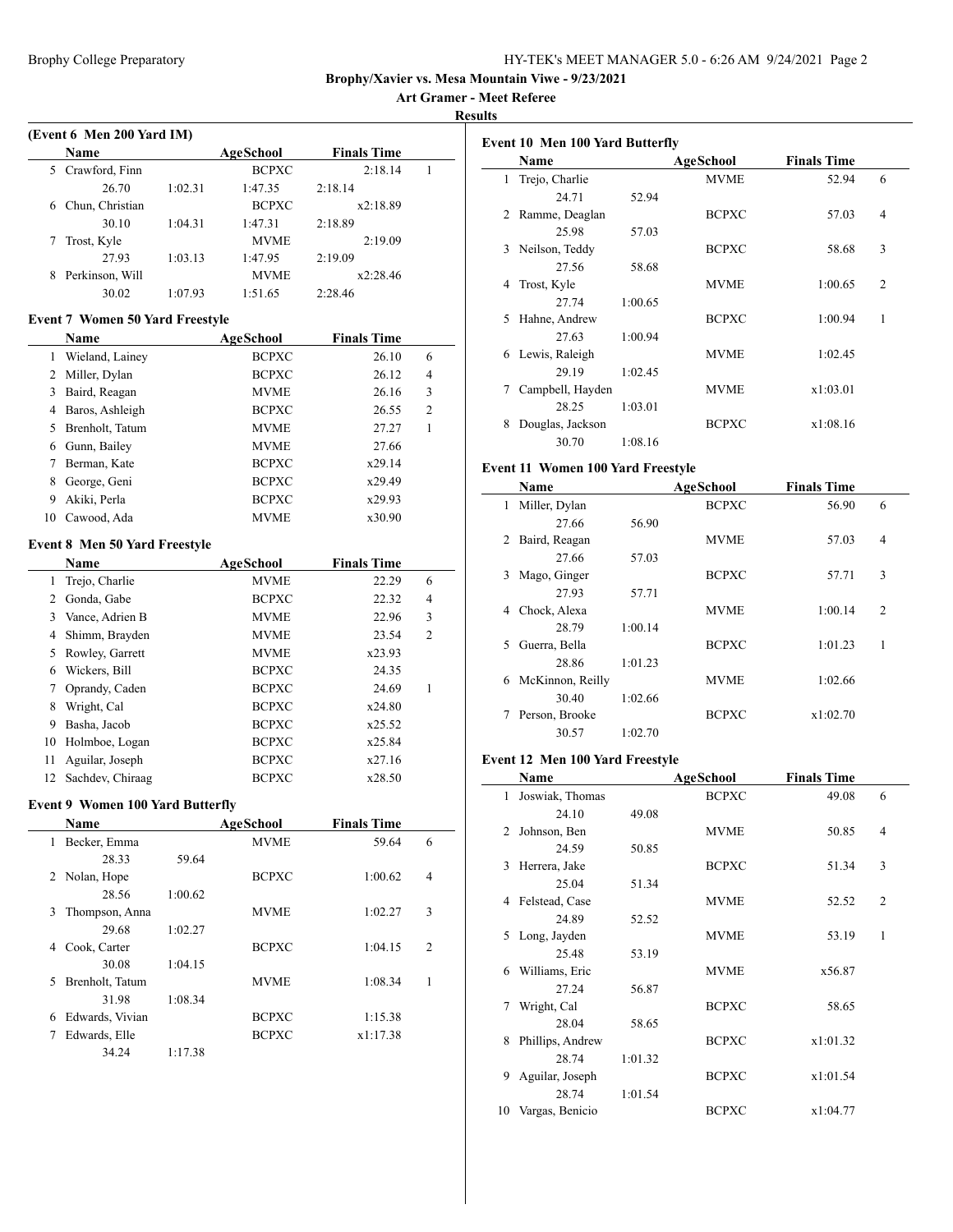**Brophy/Xavier vs. Mesa Mountain Viwe - 9/23/2021**

**Art Gramer - Meet Referee**

**Results**

 $\overline{\phantom{a}}$ 

|    | (Event 12 Men 100 Yard Freestyle)<br>Name |         | AgeSchool        | <b>Finals Time</b> |          |   |
|----|-------------------------------------------|---------|------------------|--------------------|----------|---|
| 11 | Beltran, Beckett                          |         | <b>BCPXC</b>     |                    | x1:06.21 |   |
|    | 31.16                                     | 1:06.21 |                  |                    |          |   |
| 12 | Sachdev, Chiraag                          |         | <b>BCPXC</b>     |                    | x1:11.22 |   |
|    |                                           |         |                  |                    |          |   |
|    | <b>Event 13 Women 500 Yard Freestyle</b>  |         |                  |                    |          |   |
|    | Name                                      |         | <b>AgeSchool</b> | <b>Finals Time</b> |          |   |
| 1  | Niclele, Grace                            |         | <b>MVME</b>      |                    | 5:20.95  | 6 |
|    | 29.10                                     | 1:00.47 | 1:32.42          | 2:05.12            |          |   |
|    | 2:37.80                                   | 3:10.60 | 3:43.58          | 4:16.95            |          |   |
|    | 4:49.61                                   | 5:20.95 |                  |                    |          |   |
| 2  | Elliingson, Kate                          |         | <b>MVME</b>      |                    | 5:29.93  | 4 |
|    | 30.29                                     | 1:03.10 | 1:36.33          | 2:09.30            |          |   |
|    | 2:42.65                                   | 3:16.07 | 3:49.79          | 4:23.49            |          |   |
|    | 4:57.20                                   | 5:29.93 |                  |                    |          |   |
| 3  | Hull, Grace                               |         | <b>BCPXC</b>     |                    | 5:38.70  | 3 |
|    | 29.90                                     | 1:02.75 | 1:36.25          | 2:10.17            |          |   |
|    | 2:44.27                                   | 3:18.60 | 3:53.84          | 4:28.98            |          |   |
|    | 5:04.05                                   | 5:38.70 |                  |                    |          |   |
|    | 4 Lysak, Lola                             |         | <b>BCPXC</b>     |                    | 6:08.97  | 2 |
|    | 32.68                                     | 1:09.04 | 1:46.57          | 2:25.13            |          |   |
|    | 3:03.05                                   | 3:39.74 | 4:17.11          | 4:55.31            |          |   |
|    | 5:33.11                                   | 6:08.97 |                  |                    |          |   |
| 5  | Siordian, Maddie                          |         | <b>BCPXC</b>     |                    | 6:13.83  | 1 |
|    | 32.07                                     | 1:07.33 | 1:43.72          | 2:21.78            |          |   |
|    | 2:59.69                                   | 3:38.22 | 4:17.13          | 4:55.81            |          |   |
|    | 5:34.67                                   | 6:13.83 |                  |                    |          |   |
|    |                                           |         |                  |                    |          |   |
|    | 6 Otter, Ava                              |         | <b>MVME</b>      |                    | 6:40.23  |   |
|    | 35.19                                     | 1:14.18 | 1:54.08          | 2:34.84            |          |   |
|    | 3:15.89                                   | 3:57.23 | 4:38.70          | 5:20.46            |          |   |
|    | 6:01.30                                   | 6:40.23 |                  |                    |          |   |
|    | Event 14 Men 500 Yard Freestyle           |         |                  |                    |          |   |
|    | Name                                      |         | AgeSchool        | <b>Finals Time</b> |          |   |
| 1  | Giles, Jack                               |         | <b>MVME</b>      |                    | 5:17.35  | 6 |
|    | 27.84                                     | 59.31   | 1:31.55          | 2:03.64            |          |   |
|    | 2:35.77                                   | 3:08.53 | 3:41.27          | 4:13.53            |          |   |
|    | 4:46.08                                   | 5:17.35 |                  |                    |          |   |
|    | Breinholt, Boston                         |         | <b>MVME</b>      |                    | 5:32.93  |   |
|    | 28.90                                     | 1:01.43 | 1:35.09          | 2:09.53            |          |   |
|    | 2:44.45                                   | 3:19.36 | 3:54.41          | 4:29.60            |          |   |
|    | 5:02.25                                   | 5:32.93 |                  |                    |          |   |
| 3  | Crawford, Marcus                          |         | <b>BCPXC</b>     |                    | 5:33.26  | 3 |
|    | 30.68                                     | 1:04.60 | 1:38.36          | 2:12.32            |          |   |
|    | 2:45.97                                   | 3:19.34 | 3:53.40          | 4:27.36            |          |   |
|    | 5:00.98                                   | 5:33.26 |                  |                    |          |   |
|    |                                           |         |                  |                    |          |   |

4 Felstead, Case MVME 6:06.38 2 32.19 1:07.49 1:44.30 2:21.61 2:59.43 3:37.40 4:15.64 4:53.62

5 Peck, Scott MVME x6:06.80 28.30 1:01.06 1:37.09 2:14.92 2:52.89 3:31.70 4:11.41 4:51.69

5:31.06 6:06.38

5:31.49 6:06.80

| 6 | Sunderhaus, Frank |         | <b>BCPXC</b> |         | 6:15.08  | 1 |
|---|-------------------|---------|--------------|---------|----------|---|
|   | 30.10             | 1:05.57 | 1:44.75      | 2:23.01 |          |   |
|   | 3:02.48           | 3:42.65 | 4:22.67      | 5:00.40 |          |   |
|   | 5:39.17           | 6:15.08 |              |         |          |   |
|   | Kelly, Declan     |         | <b>BCPXC</b> |         | 6:15.82  |   |
|   | 30.66             | 1:06.05 | 1:43.92      | 2:23.41 |          |   |
|   | 3:02.79           | 3:43.08 | 4:23.48      | 5:02.20 |          |   |
|   | 5:41.11           | 6:15.82 |              |         |          |   |
| 8 | Wickers, Bill     |         | <b>BCPXC</b> |         | x6:24.95 |   |
|   | 32.29             | 1:10.98 | 1:51.57      | 2:34.17 |          |   |
|   | 3:18.01           | 4:02.29 | 4:48.25      | 5:31.65 |          |   |
|   | 6:24.95           |         |              |         |          |   |

## **Event 15 Women 200 Yard Freestyle Relay**

|                | Team                |       | Relay              | <b>Finals Time</b>   |                |
|----------------|---------------------|-------|--------------------|----------------------|----------------|
| 1              | <b>MVME</b>         |       | A                  | 1:42.06              | 8              |
|                | 26.29               | 51.95 | 1:17.85            | 1:42.06              |                |
| $\mathfrak{D}$ | <b>BCPXC</b>        |       | A                  | 1:43.69              | 4              |
|                | 1) Wieland, Lainey  |       | 2) Mago, Ginger    |                      |                |
|                | 3) Baros, Ashleigh  |       |                    | 4) Maldonado, Daisy  |                |
|                | 26.71               | 52.64 | 1:18.08            | 1:43.69              |                |
| $\mathcal{E}$  | <b>MVME</b>         |       | B                  | 1:48.53              | $\overline{c}$ |
|                | 26.99               | 54.09 | 1:21.35            | 1:48.53              |                |
| 4              | <b>BCPXC</b>        |       | B                  | 1:51.33              |                |
|                | 1) Edwards, Elle    |       | 2) Guerra, Bella   |                      |                |
|                | 3) Gill, Ava        |       | 4) Hull, Grace     |                      |                |
|                | 28.12               | 58.13 | 1:24.43            | 1:51.33              |                |
| $\varsigma$    | <b>BCPXC</b>        |       | D                  | x1:54.59             |                |
|                | 1) Akiki, Perla     |       | 2) Person, Brooke  |                      |                |
|                | 3) Siordian, Maddie |       |                    | 4) Sweatlock, Sophia |                |
|                | 29.86               | 58.21 | 1:25.56            | 1:54.59              |                |
| 6              | <b>BCPXC</b>        |       | C                  | x1:57.70             |                |
|                | 1) Berman, Kate     |       | 2) Scott, Meredith |                      |                |
|                | 3) Edwards, Vivian  |       | 4) George, Geni    |                      |                |
|                | 29.69               | 58.21 | 1:28.06            | 1:57.70              |                |
| 7              | <b>MVME</b>         |       | C                  | x1:58.96             |                |
|                | 29.25               | 57.72 | 1:29.74            | 1:58.96              |                |

## **Event 16 Men 200 Yard Freestyle Relay**

|                | <b>Team</b>        |       | Relay              | <b>Finals Time</b> |                |
|----------------|--------------------|-------|--------------------|--------------------|----------------|
| 1              | <b>BCPXC</b>       |       | A                  | 1:30.69            | 8              |
|                | 1) Ramme, Deaglan  |       | 2) Gonda, Gabe     |                    |                |
|                | 3) Joswiak, Thomas |       | 4) Sorenson, Jack  |                    |                |
|                | 23.45              | 45.78 | 1:08.25            | 1:30.69            |                |
| $\mathfrak{D}$ | <b>MVME</b>        |       | A                  | 1:32.48            | 4              |
|                | 23.51              | 46.37 | 1:09.21            | 1:32.48            |                |
| 3              | <b>BCPXC</b>       |       | B                  | 1:33.96            | $\overline{c}$ |
|                | 1) Neilson, Teddy  |       | 2) Gomez, Greyson  |                    |                |
|                | 3) Herrera, Jake   |       | 4) Oudman, Tristan |                    |                |
|                | 24.16              | 46.96 | 1:10.80            | 1:33.96            |                |
| 4              | <b>BCPXC</b>       |       | C                  | x1:38.38           |                |
|                | 1) Hahne, Andrew   |       | 2) Wright, Cal     |                    |                |
|                | 3) Serrano, David  |       | 4) Holmboe, Logan  |                    |                |
|                | 24.45              | 49.14 | 1:12.91            | 1:38.38            |                |
| 5              | <b>MVME</b>        |       | B                  | 1:38.44            |                |
|                | 25.06              | 49.63 | 1:14.18            | 1:38.44            |                |
| 6              | <b>MVME</b>        |       | C                  | x1:43.84           |                |
|                | 26.60              | 51.04 | 1:17.43            | 1:43.84            |                |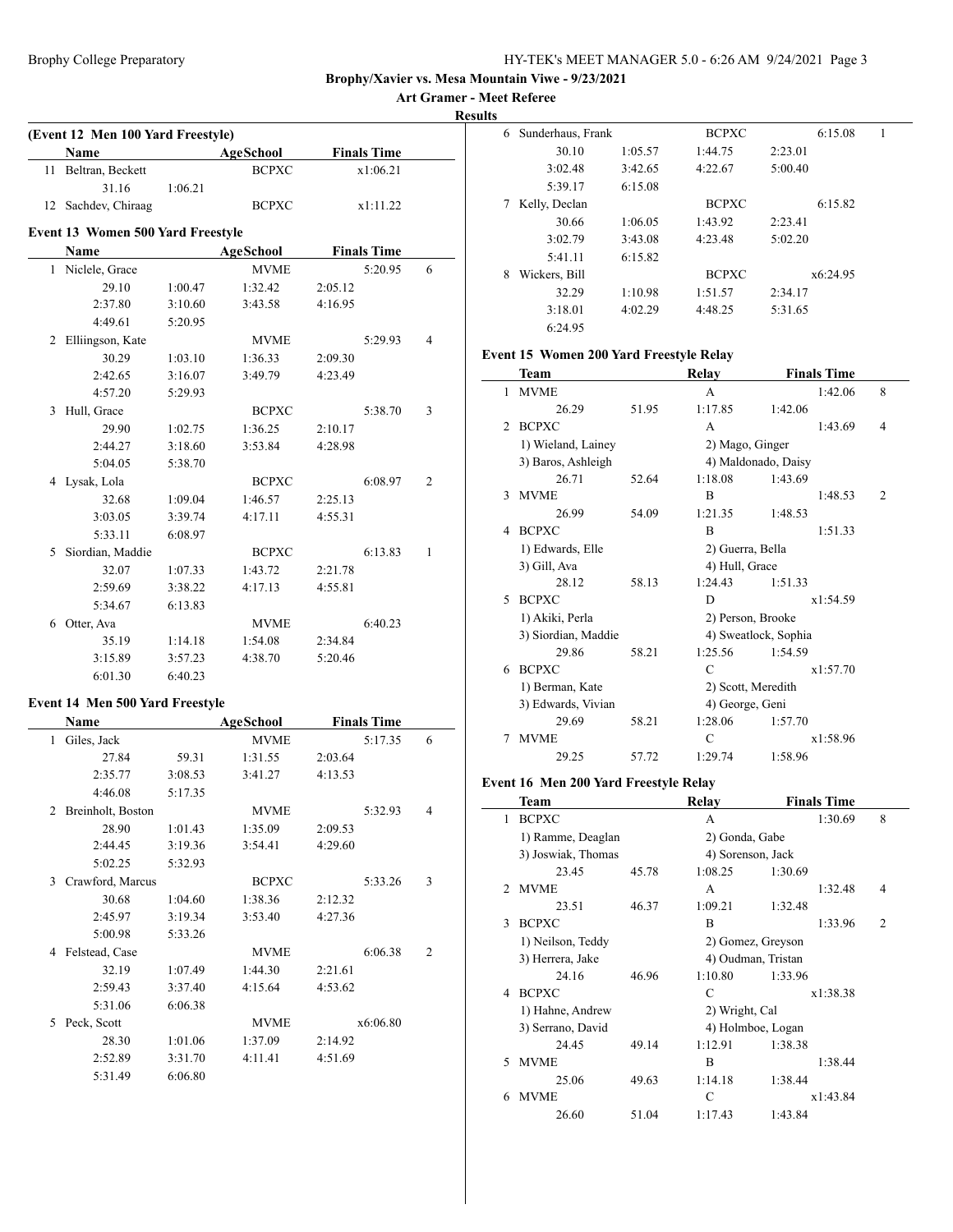| HY-TEK's MEET MANAGER 5.0 - 6:26 AM 9/24/2021 Page 4 |  |
|------------------------------------------------------|--|
|------------------------------------------------------|--|

**Brophy/Xavier vs. Mesa Mountain Viwe - 9/23/2021**

**Art Gramer - Meet Referee**

**Results**

L.

 $\frac{1}{2}$ 

 $\frac{1}{2}$ 

|              | (Event 16 Men 200 Yard Freestyle Relay) |         |                     |                    |                |
|--------------|-----------------------------------------|---------|---------------------|--------------------|----------------|
|              | <b>Team</b>                             |         | Relay               | <b>Finals Time</b> |                |
| $\tau$       | <b>BCPXC</b>                            |         | D                   | x1:52.48           |                |
|              | 1) Douglas, Jackson                     |         | 2) Beltran, Beckett |                    |                |
|              | 3) Sachdev, Chiraag                     |         | 4) Vargas, Benicio  |                    |                |
|              | 24.99                                   | 54.67   | 1:23.15             | 1:52.48            |                |
|              | Event 17 Women 100 Yard Backstroke      |         |                     |                    |                |
|              | Name                                    |         | <b>AgeSchool</b>    | <b>Finals Time</b> |                |
| $\mathbf{1}$ | Douglas, Claire                         |         | <b>BCPXC</b>        | 1:03.08            | 6              |
|              | 30.72                                   | 1:03.08 |                     |                    |                |
| 2            | McCurtin, Katlyn                        |         | <b>MVME</b>         | 1:04.40            | 4              |
|              | 30.98                                   | 1:04.40 |                     |                    |                |
| 3            | Tymkiw, Krista                          |         | <b>BCPXC</b>        | 1:04.42            | 3              |
|              | 31.73                                   | 1:04.42 |                     |                    |                |
| 4            | Worth, Cassie                           |         | <b>BCPXC</b>        | 1:10.03            | 2              |
|              | 34.19                                   | 1:10.03 |                     |                    |                |
| 5            | Day, Maryn                              |         | <b>BCPXC</b>        | x1:11.87           |                |
|              | 34.78                                   | 1:11.87 |                     |                    |                |
|              | 6 Chock, Alexa                          |         | <b>MVME</b>         | 1:12.65            | 1              |
|              | 35.86                                   | 1:12.65 |                     |                    |                |
| 7            | Shields, Reagan                         |         | MVME                | 1:19.32            |                |
|              | 38.34                                   | 1:19.32 |                     |                    |                |
|              |                                         |         |                     |                    |                |
|              | <b>Event 18 Men 100 Yard Backstroke</b> |         |                     |                    |                |
|              | Name                                    |         | <b>AgeSchool</b>    | <b>Finals Time</b> |                |
| $\mathbf{1}$ | Gonda, Gabe                             |         | <b>BCPXC</b>        | 55.48              | 6              |
|              | 26.31                                   | 55.48   |                     |                    |                |
|              | 2 Johnson, Ben                          |         | <b>MVME</b>         | 57.55              | 4              |
|              | 27.27                                   | 57.55   |                     |                    |                |
|              | 3 Kelly, Aiden                          |         | <b>BCPXC</b>        | 58.92              | 3              |
|              | 29.26                                   | 58.92   |                     |                    |                |
| 4            | Diamond, Nick                           |         | MVME                | 58.93              | 2              |
|              | 29.21                                   | 58.93   |                     |                    |                |
| 5            | Kreuger, Justin                         |         | <b>BCPXC</b>        | 1:03.17            | 1              |
|              | 30.04                                   | 1:03.17 |                     |                    |                |
| 6            | Tingey, Levi                            |         | MVME                | 1:08.67            |                |
| 7            | Wallace, Owen                           |         | <b>BCPXC</b>        | x1:12.08           |                |
|              | 34.50                                   | 1:12.08 |                     |                    |                |
|              | Event 19 Women 100 Yard Breaststroke    |         |                     |                    |                |
|              | <b>Name</b>                             |         | <b>AgeSchool</b>    | <b>Finals Time</b> |                |
| 1            | Becker, Emma                            |         | <b>MVME</b>         | 1:09.54            | 6              |
|              | 32.85                                   | 1:09.54 |                     |                    |                |
| 2            | Baros, Ashleigh                         |         | <b>BCPXC</b>        | 1:12.37            | 4              |
|              | 34.19                                   | 1:12.37 |                     |                    |                |
| 3            | Griffen, Kensie                         |         | <b>MVME</b>         | 1:12.44            | 3              |
|              | 34.53                                   | 1:12.44 |                     |                    |                |
| 4            | Gill, Ava                               |         | <b>BCPXC</b>        | 1:13.99            | $\mathfrak{2}$ |
|              |                                         |         |                     |                    |                |

34.59 1:13.99

35.83 1:16.00

40.70 1:24.79

41.10 1:25.34

41.36 1:28.90

5 Maldonado, Daisy BCPXC 1:16.00 1

6 Wieland, Allie BCPXC x1:24.79

7 Cawood, Ada MVME 1:25.34

8 Haydes, Ella MVME x1:28.90

|   | Event 20 Men 100 Yard Breaststroke<br>Name |         | AgeSchool    | <b>Finals Time</b> |                |
|---|--------------------------------------------|---------|--------------|--------------------|----------------|
| 1 | Joswiak, Thomas                            |         | <b>BCPXC</b> | 1:07.56            | 6              |
|   | 32.56                                      | 1:07.56 |              |                    |                |
| 2 | Oprandy, Caden                             |         | <b>BCPXC</b> | 1:08.05            | 4              |
|   | 31.96                                      | 1:08.05 |              |                    |                |
| 3 | Carvajal, Rodrigo                          |         | <b>BCPXC</b> | 1:09.08            | 3              |
|   | 32.71                                      | 1:09.08 |              |                    |                |
| 4 | Whitehead, Fischer                         |         | <b>BCPXC</b> | x1:09.47           |                |
|   | 32.72                                      | 1:09.47 |              |                    |                |
| 5 | Jesilard, Keane                            |         | <b>MVME</b>  | 1:10.83            | $\overline{c}$ |
|   | 32.94                                      | 1:10.83 |              |                    |                |
| 6 | Perkinson, Will                            |         | <b>MVME</b>  | 1:12.19            | 1              |
|   | 33.85                                      | 1:12.19 |              |                    |                |
| 7 | Brewer, Colton                             |         | <b>MVME</b>  | 1:12.92            |                |
|   | 33.57                                      | 1:12.92 |              |                    |                |
| 8 | Neilson, Spencer                           |         | <b>MVME</b>  | x1:19.16           |                |

#### **Event 21 Women 400 Yard Freestyle Relay**

|              | Team               |         | Relay                |         | <b>Finals Time</b> |   |
|--------------|--------------------|---------|----------------------|---------|--------------------|---|
| 1            | <b>BCPXC</b>       |         | A                    |         | 3:43.49            | 8 |
|              | 1) Mago, Ginger    |         | 2) Nolan, Hope       |         |                    |   |
|              | 3) Wieland, Lainey |         | 4) Miller, Dylan     |         |                    |   |
|              | 27.50              | 57.12   | 1:23.86              | 1:52.88 |                    |   |
|              | 2:19.78            | 2:49.02 | 3:15.19              | 3:43.49 |                    |   |
| 2            | <b>MVME</b>        |         | A                    |         | 3:45.67            | 4 |
|              | 27.47              | 56.83   | 1:23.74              | 1:52.74 |                    |   |
|              | 2:19.51            | 2:48.56 | 3:15.53              | 3:45.67 |                    |   |
| $\mathbf{3}$ | <b>BCPXC</b>       |         | B                    |         | 4:03.00            | 2 |
|              | 1) Cook, Carter    |         | 2) Worth, Cassie     |         |                    |   |
|              | 3) Douglas, Claire |         | 4) Hull, Grace       |         |                    |   |
|              | 28.90              | 1:00.62 | 1:30.72              | 2:03.56 |                    |   |
|              | 2:32.15            | 3:03.26 | 3:31.59              | 4:03.00 |                    |   |
| 4            | <b>BCPXC</b>       |         | $\mathcal{C}$        |         | x4:14.07           |   |
|              | 1) Berman, Kate    |         | 2) Tymkiw, Krista    |         |                    |   |
|              | 3) Lysak, Lola     |         | 4) Sweatlock, Sophia |         |                    |   |
|              | 30.96              | 1:05.26 | 1:35.41              | 2:08.83 |                    |   |
|              | 2:37.92            | 3:11.17 | 3:40.65              | 4:14.07 |                    |   |
| 5            | <b>MVME</b>        |         | $\mathcal{C}$        |         | 4:21.36            |   |
|              | 30.93              | 1:04.57 | 1:34.64              | 2:07.91 |                    |   |
|              | 2:38.32            | 3:15.09 | 3:45.43              | 4:21.36 |                    |   |
| 6            | <b>BCPXC</b>       |         | D                    |         | x4:24.20           |   |
|              | 1) Bagley, Waverly |         | 2) Lebedeff, Melana  |         |                    |   |
|              | 3) Day, Maryn      |         | 4) Edwards, Vivian   |         |                    |   |
|              | 31.62              | 1:05.22 | 1:36.61              | 2:10.82 |                    |   |
|              | 2:42.34            | 3:21.43 | 3:48.71              | 4:24.20 |                    |   |
|              | <b>MVME</b>        |         | B                    |         | DO                 |   |
|              | 28.37              | 58.65   | 1:26.46              | 1:57.38 |                    |   |
|              | 2:26.39            | 2:59.45 | 3:27.30              | DQ      |                    |   |

## **Event 22 Men 400 Yard Freestyle Relay**

| Team               |         | Relay          | <b>Finals Time</b> |  |
|--------------------|---------|----------------|--------------------|--|
| <b>BCPXC</b>       |         | А              | 3:20.76            |  |
| 1) Neilson, Teddy  |         |                | 2) Gomez, Greyson  |  |
| 3) Joswiak, Thomas |         | 4) Gonda, Gabe |                    |  |
| 24.67              | 51.33   | 1:15.49        | 1:41.44            |  |
| 2:05.42            | 2:31.24 | 2:54.51        | 3:20.76            |  |